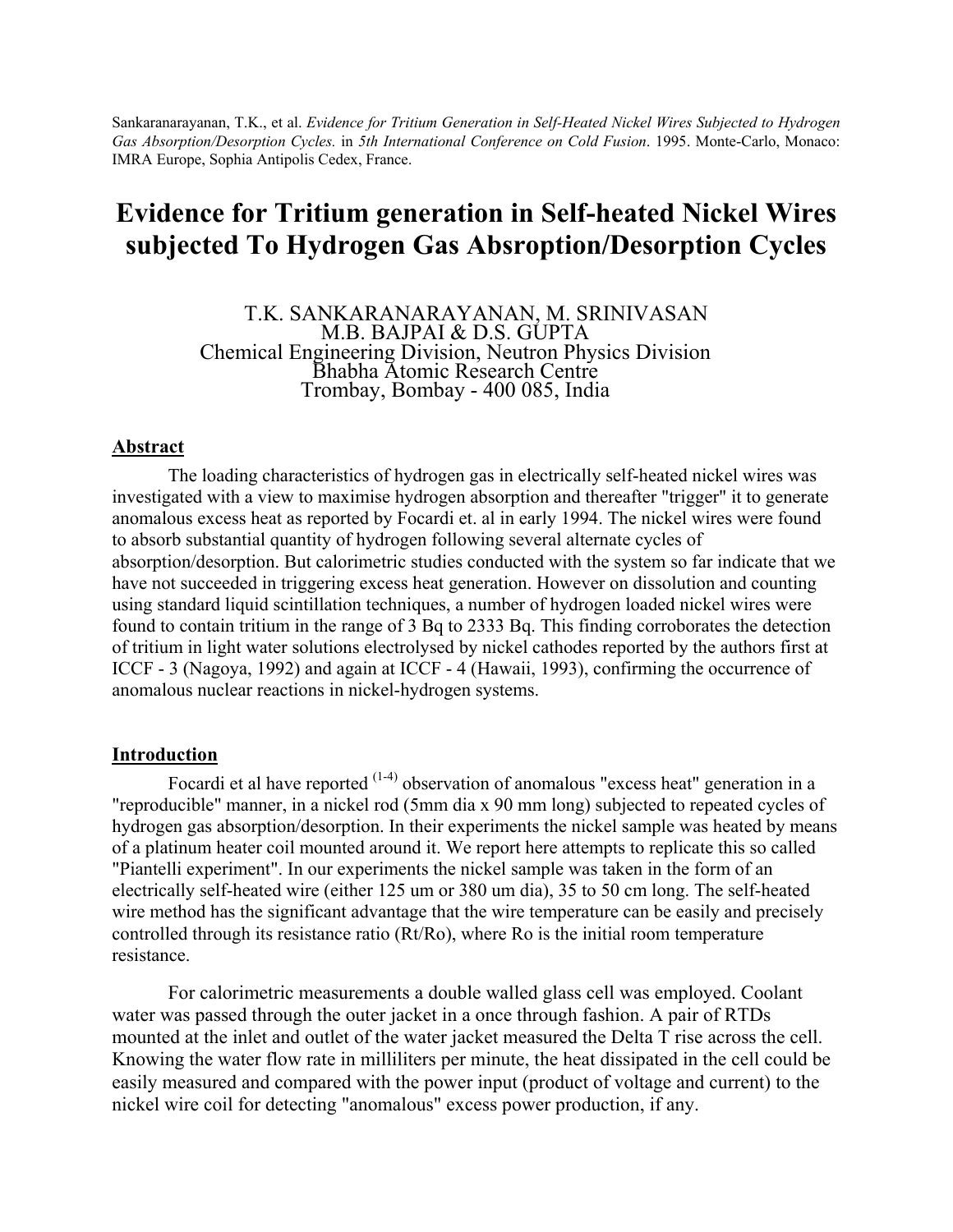## **Experimental Set up and Methodology**

The apparatus comprised of a glass vacuum line provided with a rotary vacuum pump and a gas handling system incorporating a Toepler pump, intermediate gas storage reservoir etc. The cell in which the nickel wire was mounted in the form of a spring was made either of Pyrex or Quartz glass and was provided with a pair of tungsten electrical connecting leads. lolar grade hydrogen gas was used for the absorption experiments. The absolute pressure of  $H_2$  gas in the system was measured by a mercury manometer. The quantity of hydrogen gas absorbed/desorbed during a given cycle could be accurately measured by means of a sensitive silicone oil differential manometer. Fig.l is a schematic diagram of the experimental set up. At the outset the voltage-current characteristics of the nickel wires was studied both in vacuum and in  $H<sub>2</sub>$  gas. All the wire samples displayed a unique and characteristic shape for the V-I curve (See Fig.2), composed of three distinct regions:

| Region $I$ :   | $1.0 \leq (Rt/Ro) \leq 1.9$               |
|----------------|-------------------------------------------|
| Region $II$ :  | $1.9 < (Rt/Ro) < 3.5$ (up to curie point) |
| Region $III$ : | $3.5 < (Rt/Ro)$ (above curie point)       |

Interestingly above the curie point the V-I curve was remarkably linear giving a normalised incremental resistance ratio (( $dV/dI$ )/Ro, a dimensionless number) of  $\sim$  (9.0 + 1.0) in all cases.

## **Hydrogen Absorption Characteristics of Nickel**

The first objective of the experiments was to study the hydrogen loading characteristics of nickel samples and optimise the procedure which will lead to maximum amount of net H absorption. It is generally known that repeated cycles of loading/unloading has to be resorted to, to obtain high loading values. The procedure arrived at for this, after several trial runs, was as follows:

After degassing / annealing the Ni wire under dynamic vacuum at glow hot condition for about 5 minutes, Ro the initial resistance at room temperature is recorded. The surface of the wire is then "activated" by first annealing in air at low pressure and then introducing hydrogen gas under glow hot condition. After noting the initial  $H_2$  gas filling pressure at room temperature, the wire is allowed to absorb hydrogen for about 10 to 15 hrs. As pointed out by Focardi et.  $al^{(1)}$ we also find that the rate of gas absorption is somewhat faster if the nickel wire temperature is set at about 200°C to 300°C corresponding to Region II of the V-I characteristics. When the absorption has reached a saturation value, a cycle of desorption is commenced by evacuating the system and taking the wire to glow hot condition. The quantum of absorption or desorption is measured using the silicone oil manometer. Fig.3 shows a typical variation of the net amount of H2 gas absorbed by a nickel wire as a function of the absorption/desorption cycle number. In Fig.3 odd numbers on the X-axis correspond to absorption cycles (open circle points) and even numbers to desorption cycles (crosses). It was generally observed that during 4 to 5 hours of desorption, approximately a third of the quantity of gas intake of the previous absorption cycle is released. Table I summarises the quantum of hydrogen gas absorbed, in units of centimetres of silicone oil, in some of the nickel wire samples studied by us. Only data for those wires which gave tritium are included in this table.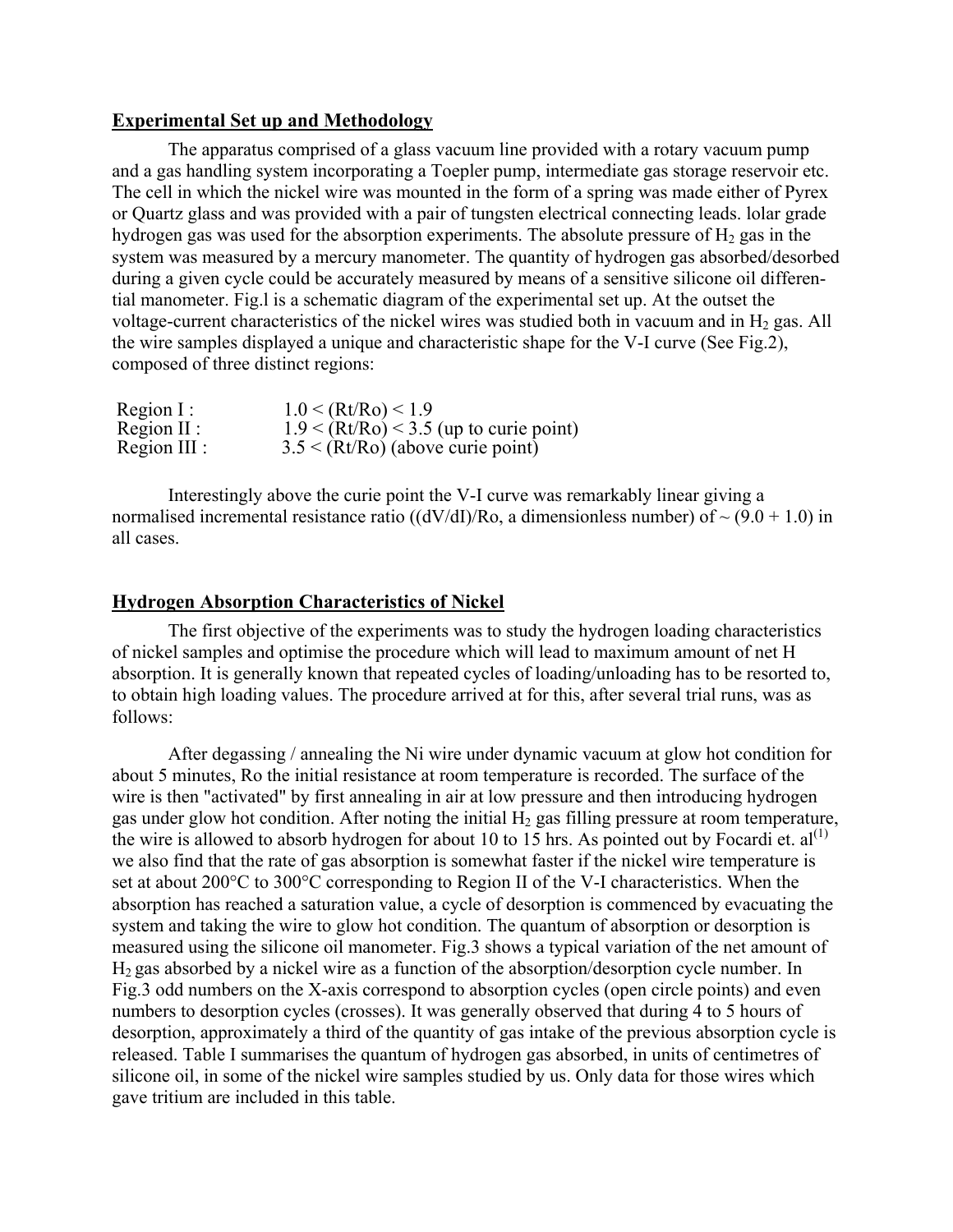The quantity of  $H_2$  gas absorbed in units of cm of oil can be converted into mass of  $H_2$ gas loaded into the nickel wire, provided the volume of the cell plus the dead volume of the system are known. In our experiments for the case of a 60 ml volume cell, the effective system volume was measured to be ~68 ml, and hence 1 cm of pressure drop in the silicone oil manometer corresponds to  $\sim$ 5.3 µg of H gas absorption in the nickel wire. Thus for the case of wire # Ni-27 (48.6 mg weight) for example, the net absorption as per silicone oil manometer reading of 436 cm of oil (see Table I) implies 2.3 mg of  $H_2$  gas absorption. This corresponds to an average H/Ni loading ratio of 2.6 which is even higher than in  $NiH<sub>2</sub>!$  Such a large loading ratio is obviously very difficult to believe.

In order to verify the exact magnitude of hydrogen loading in the Ni wires, some samples were got analyzed by an "inert gas fusion method". (This instrument melts the nickel and measures the quantum of hydrogen released into the flowing argon cover gas, through a calibrated conductivity technique). The inert gas fusion measurement however indicated a much lower value of H/Ni, in the region of a few hundred ppm only. We are currently investigating the possible causes for the large discrepancy in loading ratio between oil manometer and inert gas fusion results.That there is no basic flaw in the silicone oil manometer measurement was independently confirmed by loading hydrogen in Pd wires<sup> $(5)$ </sup>. In the case of Pd, three different techniques of assessing the H/Pd loading ratio, namely resistivity method, oil manometer method and inert gas fusion method have all given comparable results.

However, it must be pointed out that even the several hundred ppm level of loading in nickel, indicated by the inert gas fusion set up, is much higher than the 10 ppm value quoted by D.P. Smith<sup>(6)</sup> for nickel, presumably obtained using "conventional gas loading" techniques. We speculate that the electrically self-heated wire method, is probably helpful in obtaining higher loading values.

### **Measurement of Tritium Content of Hydrogen Loaded Nickel Samples**

The authors have earlier reported  $(7, 8)$  observation of tritium in light water solutions of  $K_2CO_3$ ,  $Li_2CO_3$  etc electrolysed by nickel cathodes wherein hydrogen is loaded electrolytically into the nickel. As such it was suspected that tritium may also be generated during gas phase loading of hydrogen into nickel. To investigate this possibility, the loaded nickel wires in the present experiments were cut into 3 or 4 pieces of 8 to 12 cm length each and dissolved separately in 5 ml of dilute  $(10\%)$  HN0<sub>3</sub>. At least 24 hours time was given to enable complete dissolution. Excess acid was then neutralised by adding AR grade anhydrous  $Na_2CO_3$ , and the solution distilled under partial vacuum using a microdistillation set up.

Standard liquid scintillation counting technique was adopted for measuring the tritium content of the distilled sample. For this 1 ml of the distilled water sample (derived from the nickel solution) was added to 10 ml of scintillation cocktail (mixture of toluene + Triton X-100 + scintillation chemicals) and counted in a scintillation counting unit, after allowing about  $16 \sim 20$ hrs for "chemiluminiscence" effects to decay.

So far 6 out of 9 loaded wires have indicated generation of tritium. However not all the cut pieces from a given wire showed tritium, suggesting that tritium production is not uniform over the length of the wire. For example, out of 27 cut pieces which have been dissolved and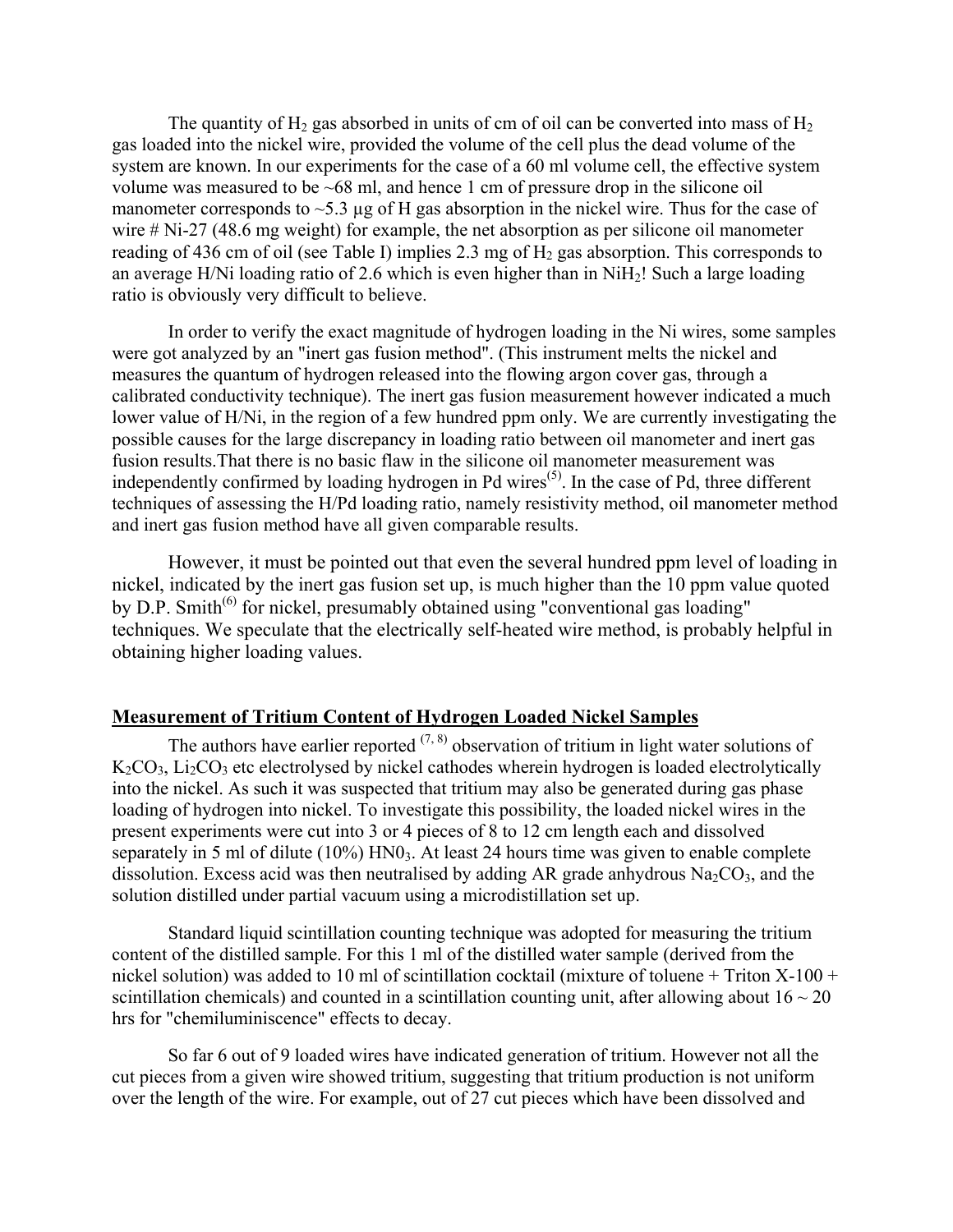counted up to now, only 14 pieces were found to contain tritium. Table II summarises the tritium content of these cut wire samples. The measured tritium activities range from 3 Bq to 2333 Bq. For the lowest activity case of 3 Bq (in 5 ml of dissolved solution) the count rate was  $\sim$ 30% above the background value of  $\sim$ 250 counts/10 mins. The maximum tritium activity was observed in a 11 cm segment of Ni-27 wire which displayed exceptional absorption/desorption characteristics in terms of both rate as well as quantity of  $H_2$ absorption (see Table 1).

In the case of one of the cut pieces of wire # Ni-504 wherein the surface layers were leached out separately prior to dissolving the balance portion, both the solutions (sample nos 504/5/I and 504/5/II) indicated presence of tritium. Blank (or control) samples cut from the two nickel stock spools (125 µm dia and 380 µm dia) dissolved and counted following an identical procedure have not given any counts above background levels.

Two cut pieces from two different loaded nickel wires when exposed sandwiched between a pair of medical X-ray films gave clear autoradiographic images. The images on the upper and lower photographic films were identical. The sample from one wire gave identical but weak spotty images, while the sample from the other wire gave images which were more intense though diffused.

At present we are not in a position to state whether these images are due to presence of tritium or some luminiscence type of phenomena observed in PdH<sub>x</sub><sup>(10)</sup>.

#### **Summary and Conclusions**

Hydrogen loading characteristics of self-heated nickel wires have been investigated with a view to try and replicate the anomalous production of excess heat, first reported by Focardi et.  $al^{(1)}$ . We seem to be obtaining bulk loading ratios of at least a few hundred ppm. The loading ratio in the near surface region may be somewhat higher. We have however not been able to obtain the conditions necessary for the production of excess heat. About two thirds of the loaded nickel wires indicated presence of tritium on dissolution and counting in a liquid scintillation counting set up, using standard procedures. Tritium generation is however found to be non-uniform along the length of the wire. The quantum of tritium in individual cut wire pieces was in the range of 3 to 63 Bq except for one wire segment which gave an unduly large amount of 2333 Bq. These results corroborate the generation of tritium reported earlier by  $\mathbf{u}$ s<sup>(7,8)</sup> as well as Notoya et  $al^{(9)}$  during electrolytic loading of hydrogen in nickel cathodes. It is possible that a significant amount of tritium is getting lost from the wires during the desorption phase and hence it may be worthwhile to search for tritium in the gas phase also. A couple of loaded nickel wires have given clear autoradiographic images on medical X-ray film.

Although no excess heat has been detected by us to date, the occurrence of some anomalous nuclear process in hydrogen loaded nickel wires stands confirmed in view of the observation of tritium in several samples.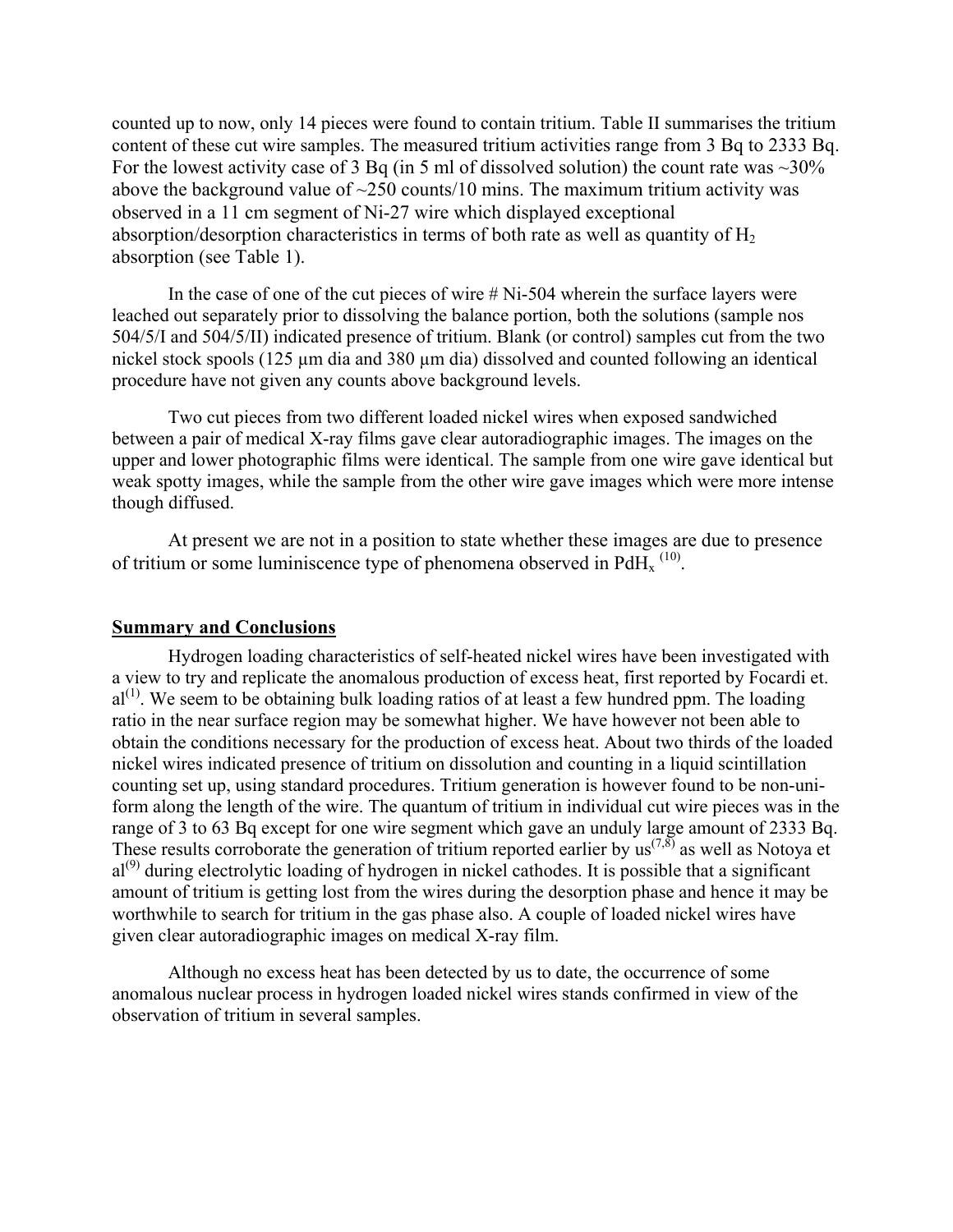## **References**

- 1. Focardi, S. et. al "Anomalous Heat Production in Ni-H Systems", Note Brevi, II Nuovo Cimento, Vol 107A, N.I, p153, Gennain 1994.
- 2. Mallove, E.F., "News Report", Cold Fusion, Vol.1, No. l, p44, May 1994.
- 3. Focardi, S., "Processi di Caricamento del Nichel, Ferromagnetici e Altrimetalli", Proc. Conf. on Status of Cold Fusion Research in Italy, Siena, Italy, March 24-25, 1995.
- 4. Piantelli, F., "Evidence di Produzione di Calore e di Effetti nucleari nell' esperimento di Siena", Proc. Conf. Status of Cold Fusion Research in Italy, Siena, Italy, March 24-25, 1995.
- 5. Garg, A.B. et. al, "Protocol for Controlled and Rapid Loading /Unloading of H /D Gas from Self-Heated Palladium Wires to Trigger Nuclear Events", Paper # 309, Proc. ICCF-5, Monte Carlo (Monaco), April 9-14, 1995.
- 6. Smith, D.P., "Hydrogen in Metals", The University of Chicago Press, Chica go, USA 1948, p34.
- 7. Srinivasan, M. et. al, "Tritium and Excess Heat Generation During Electrolysis of Aqueous Solutions of Alkali Salts with Nickel Cathode", Frontiers of Cold Fusion, Ed. H. Ikegami, Universal Academy Press, Inc. 1993, p. 123.
- 8. Sankaranarayanan, T.K. et. al, "Investigation of Low Level Tritium Generation in Ni-H2O Electrolytic Cells", Paper presented at ICCF-4, to Fusion Technology in 1994.
- 9. Notoya, R. et. al, "Tritium Generation and Large Excess Heat Evolution by Electrolysis in Light and Heavy Water-Potassium Carbonate Solutions with Nickel Electrodes", Fusion Technol. Vol. 26, p. 179, Sept. 1994.
- 10. Rout, R. K. et. al, "Copious low energy emissions from Palladium loaded with hydrogen or deuterium," Indian Journal of Technology, 29, 5071, (1991)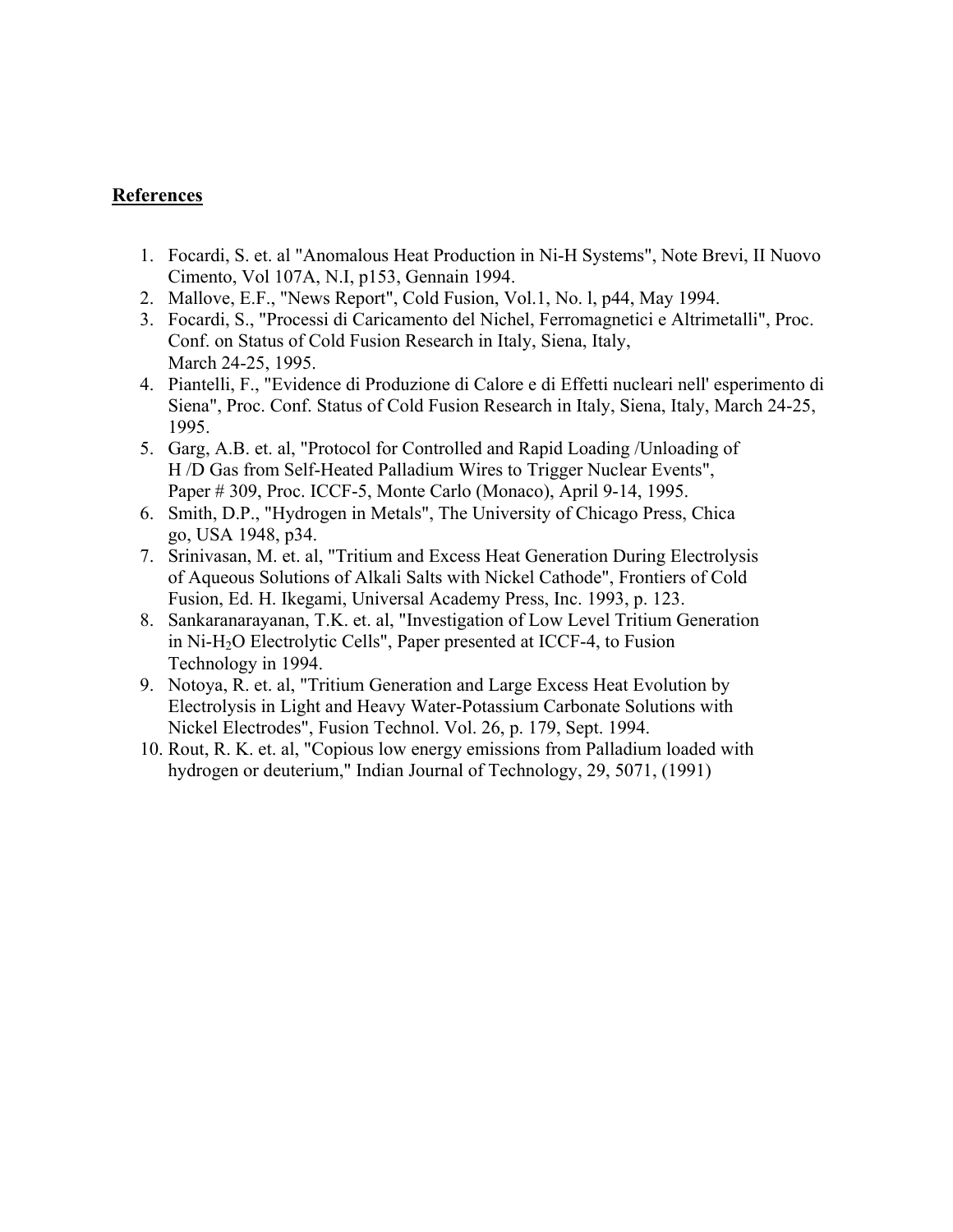

Fig. 1. SCHEMATIC DIAGRAM OF THE EXPERIMENTAL SETUP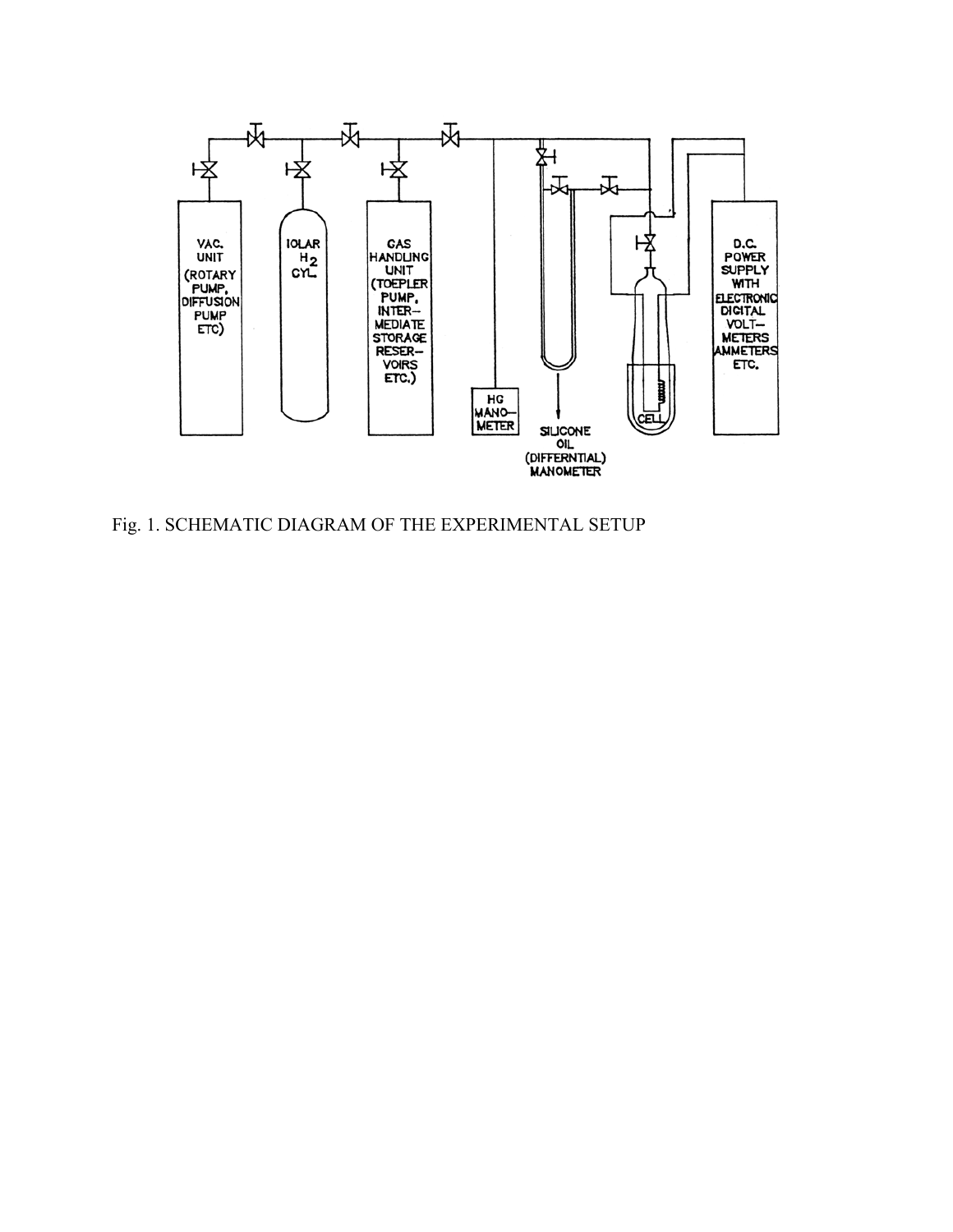

Fig. V-I CHARACTERISTICS OF Ni WIRE IN VACUUM